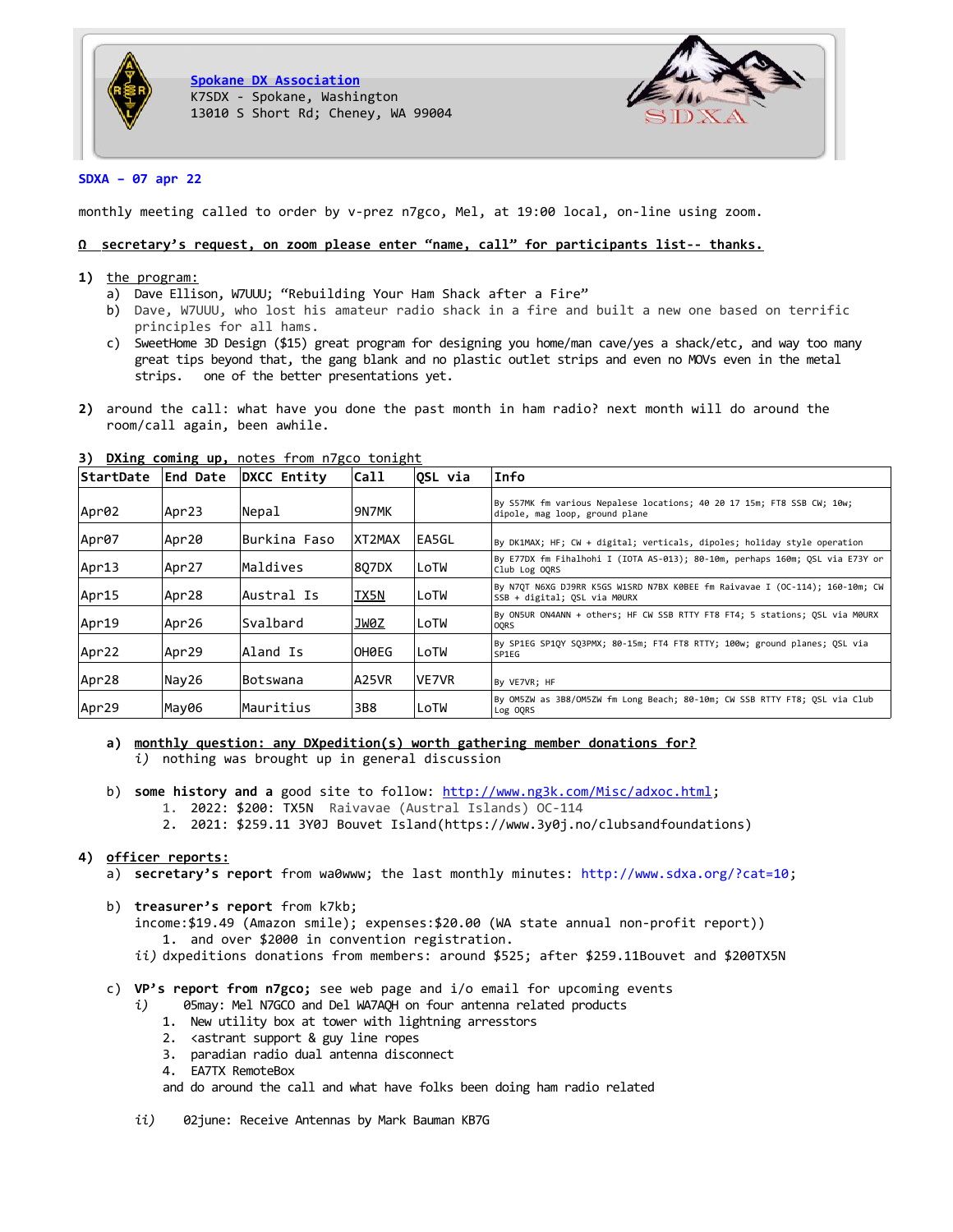- 1. Mark Bauman, KB7GF, is a licensed professional electrical engineer. He is the designer of the Shared Apex Loop now sold by Array Solutions. He lives in College Place, Washington.
- *iii)* 07july, prep for the convention
- *iv)* 01sep: Don Greenbaum N1DG, Activating entities in the U. S. Fish & Wildlife Service (USFWS) Pacific Remote Islands Marine National Monument (PRIMNM)
	- 1. Don was a Team member on these Dxpeditions: A52A, K4M, KH1/KH7Z, C82DX, VP8ORK, AL7EL/KH9. QSL Manager: A61AD, A61AO, A61X, A66A, A61AQ 2006 inductee into the CQ Magazine DX Hall of Fame. 10 Band DXCC Challenge Total: 3145. Member: NCDXF, CWops, ARRL, DDXA, YCCC. Treasurer: NCDXF. Founding member of the CW Operators Club (Member Nr. 2)
- *v)* 06october: Bob K7TM, Jim N7ESU & Pat N7UVH on Insights from the Idaho Renegades Bob –
	- 1. Using Keypad
		- (a) How you use it?
		- (b) How you program switches?
		- (c) Hints on setting a keypad system up?
	- 2. Antenna matches
		- (a) How to make a antenna at the antenna?
		- (b) Building antenna matching devices?
	- Jim Owning a repeater
		- (a) What is involved?
		- (b) Your repeaters history?
		- (c) What repeater owners wished people know about using their repeater?
	- Pat Doing SO2R
		- (a) What equipment is needed?
		- (b) How to set it all up?
		- (c) What you need to know about the learning curve?
		- (d) How it helps you in a contest?
- *vi)* and keeping up the YouTube channel: <https://www.youtube.com/channel/UCMF5QzqCJ65iJupGW64Dlwg>
- *vii)* question/request: how to use cluster spots would be a good workshop.
- **5) 2021 2022 PNW DX conv by SDXA an update:** co-chairs: **k7tq Randy or** n7gco Mel
	- a) webpage: [https://pacificnwdxconvention.com](https://pacificnwdxconvention.com/)
	- b) Centennial rooms are being booked (\$155/night) with over 56 room nights already..
	- c) 42 registrations so far
	- d) speakers lined up, see list on web site, link above.
	- e) looking good, and further along that this time 2017.
	- f) just fyi 3 themes are the focus of the 2022 Pac NW DX convention. DXING

"The 2022 DXpedition to Raivavae (Austral Islands) TX5N" (by Rob Fanfant N7QT) "DX Spotting:VE7CC The Next Generation" (by Les Sawkins VE7CC) "Top 25 DXCC Entities" (by Bernie McClenny, W3UR)

CONTESTING

"A history of the World Radiosport Team Championship" (by Rusty Epps W6OAT) "The North American Competitor Experience at the European in IARU World Radiosport Championship" (by Pat Barkey N9RV)

Technology

"Distributed Contesting" (by Brian Moran N9ADG) "Node Red: Station Integration for Contesting and DXing" (by David DeCoons WO2X) Banquet Dr. Ed Schweitzer III W7KOW Sunday "DXing Using Remote Stations" (by Ned Sterns, AA7A)

## **old business:**

- **6) contests** from wa0www:
	- a) well, with the SSB contests our EWA / ID split is not very fair, the last 2: EWA 2.1M and ID 0.5M, need to do something to even us up a little.
	- b) no Pac NW DX Trophy Cup contests till the end of may, a bit of a break
	- c) **monthly question:** Does anyone know of a contest coming up in the next month or two, others may have an interest in? here are some. *i)* others: 1400Z, Apr 2 to 0400Z, Apr 3 and 1400Z-2000Z, Apr 3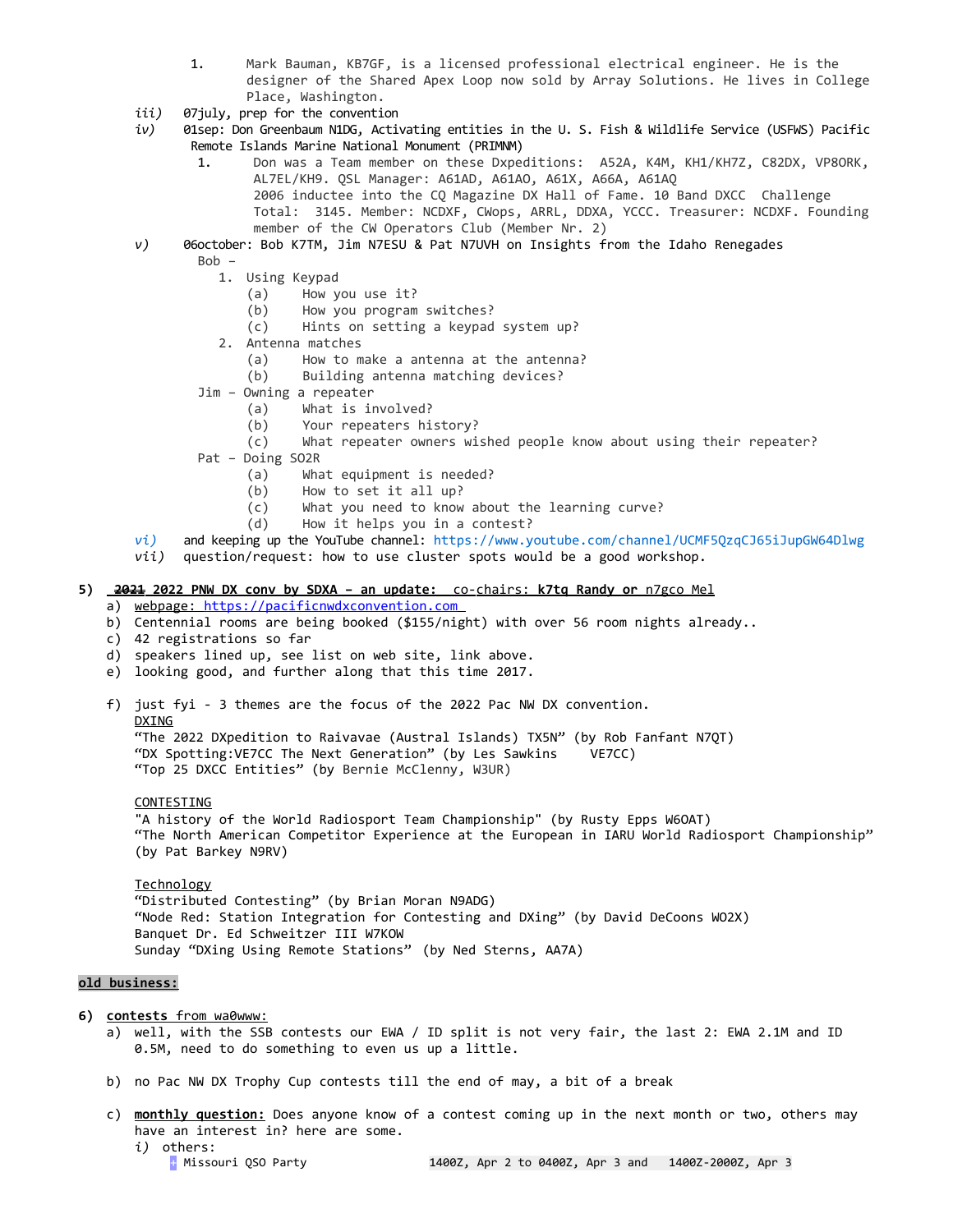| <b>RSGB FT4 Contest</b>           | 1630Z-1729Z, Apr 11                                       |
|-----------------------------------|-----------------------------------------------------------|
| COMM DX Contest                   | 0900Z, Apr 16 to 2359Z, Apr 17                            |
| SP DX RTTY Contest                | 1200Z, Apr 23 to 1200Z, Apr 24                            |
| North American SSB Sprint Contest | 0000Z-0400Z, Apr 24                                       |
| Florida OSO Party                 | 1600Z, Apr 30 to 0159Z, May 1 and 1200Z-2159Z, May 1      |
| . 7th Call Area OSO Party         | 1300Z, May 7 to 0700Z, May 8 (20 counties by k7tg/wa0www) |

### **7) club DX HF morning net** from n7uvh

- a) what is the latest? 3840 kHz at 8am on wednesdays. is working great..
- b) still going strong.
- c) note: will hold and not have 20:00 local on 160M for the winter. stay tuned.
- **8) clublog and SDXA** from n7uhv
	- a) status quo.

#### **9) Spokane libraries:**

- a) on hold still only during open hours, the latest would be 20:00 local at the north library.
- b) maybe sept or october discussion of a hybrid at a church, on first thursday of the month, tbd.

#### **new business:**

- **10) Spokane Hamfest is on, 24sep22** from wa0www
	- **a) The committee met and a couple of things.**

*i)* heading toward no raffle. do not want to spend the money to get prizes now to sell raffle tickets ahead and if something happens then we don't have the prizes to deal with.

*ii)* will work to have a good selection of door prizes though will wait a bit to start getting them. so seed money is on hold, and may still want the \$500 though tbd if less. *iii)* the school was okay at this point and asking for ARRL WA state convention status.

*iv)* have already reserved the tables.

#### **11) other/future:**

#### **a) Trustee for K7SDX license (expires: 10dec22)**

*i)* K7STO, Mike, as offered to be trustee, thanks Mike. application has been sent in.

ii) and looking on QRZ looks like Mike has been added to be Trustee. Thank You Mike!!!

- *iii)* **rules for using K7SDX**
	- 1. **at a meeting in the future** will discuss about rules to use the club call, K7SDX.
- **b)** 2023 field day
- **c) s ummer picnic not in August, maybe in September, stay tuned**

#### **12) new members of late:**

| $a)$ apr22        | W8TJM Toivo and K7SYS John                                              | $\leq$ = $\leq$ welcome!!! |
|-------------------|-------------------------------------------------------------------------|----------------------------|
| <i>b</i> ) dec21: | NA7TP Ted (okay---- new call(ex-KG6MTC))                                |                            |
| $c)$ oct21:       | Mike N7ID and Rod AC7GL both from IDXA                                  |                            |
| $d)$ sept21:      | n0zuf, Jay; w7drn Anita; and K2GEP Gregory                              |                            |
| $e)$ jun21        | k7phm, Rick; w7bks, Brandon                                             |                            |
| $f)$ apr21        | k7tq,Randy (moscow); ww5a,Ken (cda); k7pew,Nick (pf); n7ll,David (spo); |                            |
| $q$ ) mar21       | w7ceg, Charlie (Ellensbug)                                              |                            |
| $h)$ feb21        | wa6ndr, Rick; wa7cpa, Robin (Woodinville)                               |                            |
| $i)$ jan21:       | w7tg, Tom                                                               |                            |
| j) nov            | kg6mtc, Ted; ai7cr, Josh; w6wbo Steven                                  |                            |
| k) sep            | n7qt, Rob; w7cd, John and w7uj, Ed                                      |                            |
| $l$ ) aug         | nh7s, Calvin Higa (app coming)                                          |                            |
| <i>m</i> ) june   | af7wh, Dale                                                             |                            |
| n) may            | w7gtf, Ron McCollum (Winthrop)                                          |                            |
| o) april          | kc7aad, Rod Ekholm                                                      |                            |
| p) march          | ws7i, Jay and kj7iea, Peter                                             |                            |
| $a)$ fob $20$     | $\sqrt{a^2c}$ (av $\sqrt{a^2n}$ nn) Canab                               |                            |

*q)* feb 20 kq7c (ex-w7npn) Sarah

## **next month & adjourn:**

**13) program 05 may,** see above in the VP report.

- **14)** respectfully submitted by wa0www, jay, secretary.
- **15)** and the great refreshments from yourself with this a call in

### **16) committees:**

- a. awards: n7gco
- b. card checker: ad7xg
- c. club log: n7uvh
- d. contests: wa0www (focus is pnwDX challenge trophy cup)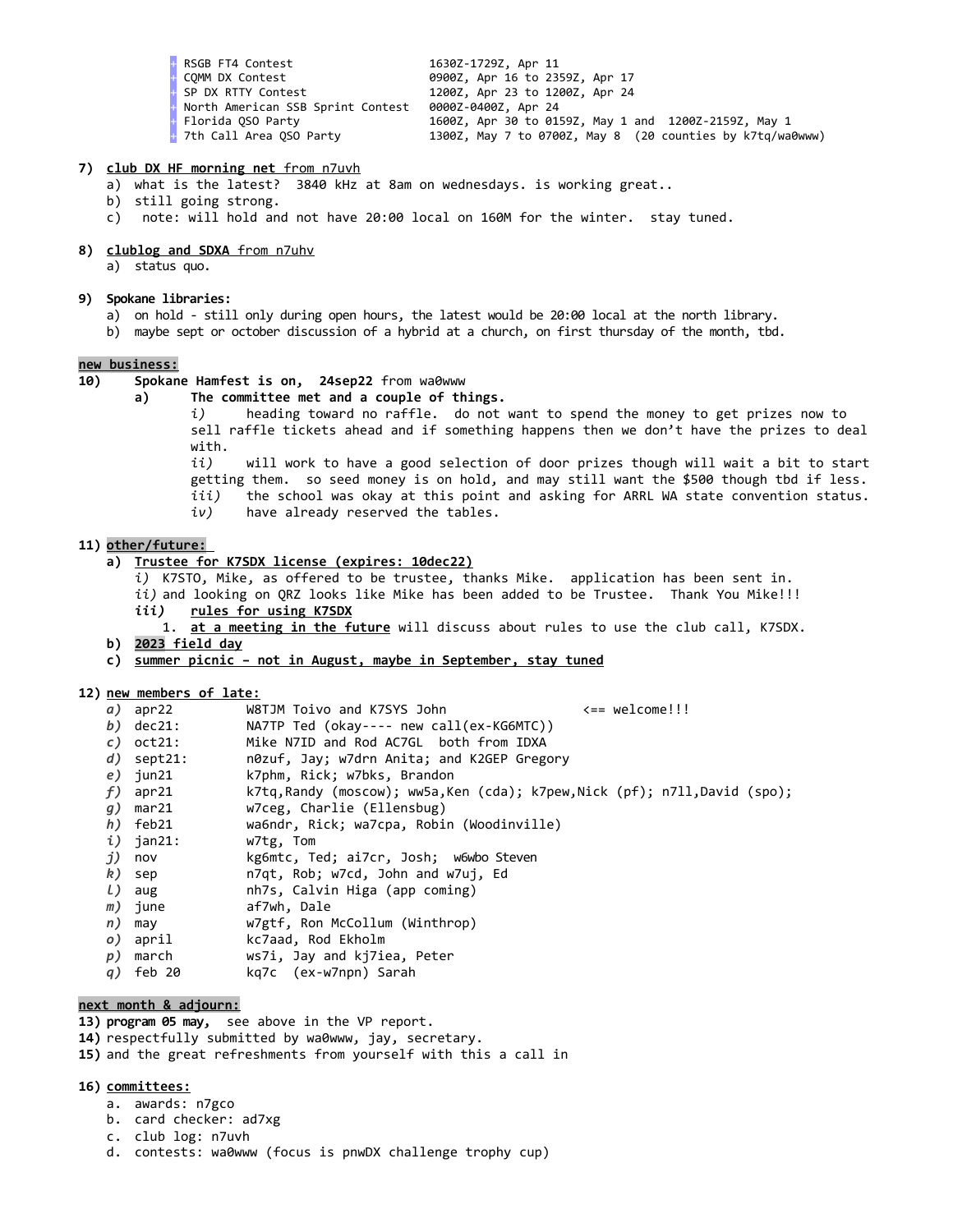- e. convention: n7gco and k7tq f. dxing: n7gco (w/k7tm and k7sto) and dx net: n7uvh i) dxnet: n7uvh ii) dx awards: k7sto iii) upcoming dx: k7tm g. io (not google) group: n7gco h. health and welfare of members: k7gs i. hf mentoring: wa7aqh j. historian: k7awb k. library: sdxa secretary (wa0www) l. local remote station/mentor: wa7aqh m. media: n7gco n. membership: k7kb o. million point club: k7tq p. photographers: nz2s and k7tm q. programs: n7gco r. qsl card checking: ad7xg and n7za s. Spokane hamfest: wa0www (and ad7qj)
- t. technical: w7sx, k7gs amd nz2s
- u. trustee-k7sdx: w7bhp
- v. web: wa7aqh, w/n7gco and k7kb teaming up
- w. you tube: n7gco
- x. zoom: n7gco
- y. SDXA cluster:(could investigate, could add to our go-daddy for www.cluster.sdxa.org)
- z. officers:
	- *i)* President: AD7XG Gary Bytnar, Davenport, WA 99122
	- *ii)* Vice President: N7GCO Mel Ming, Cheney, WA 99004
	- iii) Treasurer: K7KB John Gager, Colbert, WA 99005
	- *iv)* Secretary: WA0WWW Jay Holcomb, Newman Lake, WA 99025

# **17) DX coming up**

**a)<http://www.ng3k.com/Misc/adxoc.html>**

```
b) for most wanted: http://www.clublog.org/mostwanted.php
```

| rank | <b>StartDate</b>        | End Date | <b>DXCC Entity</b>        | Call            | OSL via      | Info                                                                                                     |
|------|-------------------------|----------|---------------------------|-----------------|--------------|----------------------------------------------------------------------------------------------------------|
|      | $39$  Apr $02$          | Apr $23$ | Nepal                     | 9N7MK           |              | By S57MK fm various Nepalese locations; 40 20 17 15m; FT8 SSB CW; 10w;<br>dipole, mag loop, ground plane |
|      | $40$  Apr $13$          | Apr $27$ | Maldives                  | 8Q7DX           | LoTW         | By E77DX fm Fihalhohi I (IOTA AS-013); 80-10m, perhaps 160m; QSL via<br>E73Y or Club Log OQRS            |
|      | $97$  Apr <sub>29</sub> | May06    | Mauritius                 | 3B <sub>8</sub> | LoTW         | By OM5ZW as 3B8/OM5ZW fm Long Beach; 80-10m; CW SSB RTTY FT8;<br><b>QSL</b> via Club Log OQRS            |
|      | $117$  Apr $28$         | May26    | <b>Botswana</b>           | A25VR           | <b>VE7VR</b> | By VE7VR; HF                                                                                             |
|      | $60$ Jun22              | Jun27    | Jan Mayen                 | JX              |              | By LB5SH as JX/LB5SH; SSB FT8                                                                            |
|      | $115$ Jun $01$          | Jul31    | Gabon                     | TR8CR           |              | $ F6AJA(B/d) _{BV}$ F8EN; 40 30 20m; CW                                                                  |
|      | $114$ Oct $10$          | Oct25    | Benin                     | TY5RU           | R7AL         | By $RA1ZZ + \text{team}$ ; info to follow                                                                |
|      | $78$ Oct $26$           | Nov03    | Cocos Keeling             | VK9CM           | EB7DX        | By VK6VY VK6SJ VK6CQ; 160-10m; CW SSB FT8 RTTY; VK9C in CQWW<br>DX SSB                                   |
|      | $4$ Nov $01$            | Nov29    | Bouvet I                  | 3Y0J            | LoTW         | By LA7GIA LA7THA LB1QI + team; 160-10m; CW SSB FT4/FT8 RTTY; QSL:<br>M0OXO: dates tentative              |
|      | $68$ Nov $01$           | Nov30    | Central African Rep TL8AA |                 | I2YSB        | By 8 ops; all bands; CW SSB FT8 RTTY                                                                     |
|      | $1$ Dec $15$            | Dec31    | Crozet                    | FT8/c           | <b>TBA</b>   | By F6CUK as TBA; dates tentative; operation to continue until Mar 2023; details<br>to follow             |

## **c) the basic list of the DXpeditions in top 100ish wanted**

| <b>StartDate</b>  | End Date          | DXCC Entity     | Call   | OSL via                     | Info                                                                                                                                                                                  |
|-------------------|-------------------|-----------------|--------|-----------------------------|---------------------------------------------------------------------------------------------------------------------------------------------------------------------------------------|
| Apr01             | Apr <sub>09</sub> | Aland Is        | OH0EG  | LoTW                        | By DK8RE DM5WF DL8UUF SP1EG; 160-10m; CW SSB + digital; 1kw; dipole,<br>ground planes; QSL via SP1EG                                                                                  |
| Apr <sub>07</sub> | Apr $14$          | Galapagos       | HC8    | LoTW                        | By HC1MM as HD8MM and NE8Z as HD8MD fm Santa Cruz I; 40-6m; FT4 FT8 SSB<br>CW: OSL via K8LJG or NE8Z                                                                                  |
| Apr $10$          | Apr <sub>16</sub> | Br Virgin Is    |        | EB7DX                       | By N2IEN WW2DX W2RE WW1X KB2HZI as VP2V/N2IEN fm Tortola I; 160-10m,<br>focus on high bands; CW SSB FT8; 500w; BuddiHex, OCFs; holidaty style operation;<br>Twitter: @WW2DX and @WW1X |
| Apr <sub>16</sub> | Apr <sub>17</sub> | <b>Barbados</b> | 8P1W   | KU9C                        | By 8P6ET; ORV for COMM DX Contest                                                                                                                                                     |
| Apr $16$          | Apr $17$          | Ceuta & Melilla | EA9ACE |                             | By EA9ACE; ORV for COMM DX Contest                                                                                                                                                    |
| Apr $16$          | Apr $17$          | Kenya           | 5Z3PA  | <b>M0URX</b><br><b>OORS</b> | By 5Z4PA; QRV for CQMM DX Contest                                                                                                                                                     |
| Apr <sub>16</sub> | Apr <sub>17</sub> | Martinique      | TO8N   | LoTW                        | By DF8AN; QRV for CQMM DX Contest; QSL via DF8AN (B/d)                                                                                                                                |
| Apr $16$          | Apr $17$          | Namibia         | V51MA  | LoTW                        | By V51MA fm JG87mo; QRV for CQMM DX Contest                                                                                                                                           |
| Apr16             | Apr $17$          | Peru            | OA4DX  | LoTW                        | By OA4DX; QRV for CQMM DX Contest; QSL via OA4DX (B/d)                                                                                                                                |
| Apr $16$          | Apr $17$          | Surinam         | PZ5JW  | LoTW                        | By PZ5JW fm GJ25io; 40-10m, perhaps 80m; QRV for CQMM DX Contest                                                                                                                      |
| Apr <sub>13</sub> | Apr <sub>19</sub> | Azores          | CQ84AS | LoTW                        | By CU8AS fm Flores I (IOTA EU-089); HF; mainly CW; 800w; OSL via HB9CRV                                                                                                               |
| Apr13             | Apr <sub>19</sub> | Martinique      | FM     | DF8AN(B/d)                  | By DF8AN as FM/DF8AN; HF; mainly CW + digital; 100w; dipoles                                                                                                                          |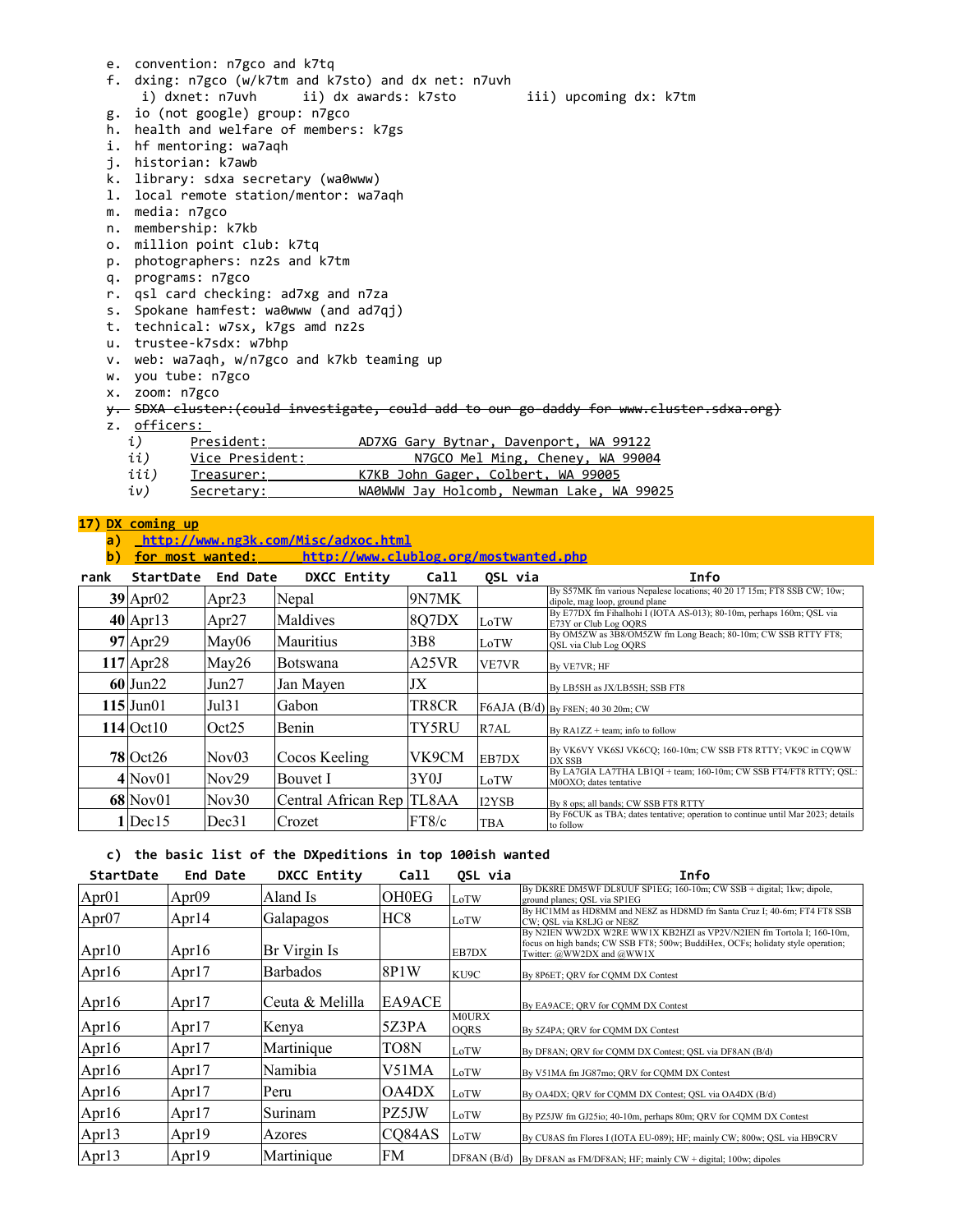| Apr <sub>08</sub> | Apr $20$          | Burkina Faso             | XT2MAX LoTW     |                      | By DK1MAX fm Ouagadougou (IK92fh); HF, focus on high bands; CW FT8 (f/h) FT4,<br>some SSB; 100w; dipoles, verticals; QSL via EA5GL direct |
|-------------------|-------------------|--------------------------|-----------------|----------------------|-------------------------------------------------------------------------------------------------------------------------------------------|
| Mar <sub>31</sub> | Apr $22$          | <b>Bolivia</b>           | CP1XRM LOTW     |                      | By EA5RM; HF; CW SSB FT8; spare time operation; QSL via EA5RM                                                                             |
| Apr19             | Apr $24$          | Dominica                 | J79MN           | DF8AN(B/d)           | By DF8AN; HF; mainly CW + digital; 100w; dipoles; call sign requested                                                                     |
| Apr $14$          | Apr $25$          | Norfolk I                | VK9NT           | M0OXO<br><b>OORS</b> | By VK3QB VK3HJ VK6CQ fm IOTA OC-005; 160-6m; CW, some SSB FT8                                                                             |
| Apr $19$          | Apr $26$          | Svalbard                 | JW0Z            | LoTW                 | By ON5UR ON4ANN + others: HF CW SSB RTTY FT8 FT4: 5 stations: OSL via<br><b>MOURX OORS</b>                                                |
| Apr15             | Apr <sub>28</sub> | Austral Is               | TX5N            | LoTW                 | By N7QT N6XG DJ9RR K5GS W1SRD N7BX K0BEE fm Raivavae I (OC-114); 160-<br>10m; CW SSB + digital; QSL via M0URX                             |
| Apr $20$          | Apr <sub>28</sub> | St Kitts & Nevis         | V47JA           | LoTW                 | By W5JON fm Calypso Bay; 160-6m, incl 60m; SSB FT8; yagi, verticals; OSL also OK<br>via W5JON direct                                      |
| Apr $22$          | Apr29             | Aland Is                 | <b>OH0EG</b>    | LoTW                 | By SP1EG SP1QY SQ3PMX; 80-15m; FT4 FT8 RTTY; 100w; ground planes; QSL via<br>SP1EG                                                        |
| Apr $24$          | May01             | St Lucia                 | J6              |                      | DF8AN (B/d)  By DF8AN as TBD; HF; mainly $CW$ + digital; 100w; dipoles                                                                    |
| May01             | May02             | Martinique               | FM              |                      | DF8AN (B/d)  By DF8AN as FM/DF8AN; HF; mainly CW + digital; 100w; dipoles                                                                 |
| May05             | May11             | New Caledonia            | FK              | LoTW                 | By F5NHJ as FK/F5NHJ; HF; CW SSB + digital; holiday style operation                                                                       |
| May06             | May12             | San Andres I             | HK <sub>0</sub> | <b>PY8WW</b>         | By PY8WW as HK0/PY8WW; 40-6m, focus on 6m                                                                                                 |
| May14             | May25             | Norfolk I                | VK9NT           | M0OXO<br><b>OORS</b> | By VK3QB VK3HJ VK6CQ; 160-10m, some 6m; CW SSB FT8                                                                                        |
| May01             | May31             | Philippines              | DU              | LoTW                 | By W6OT as DU/W6OT fm Subic Bay; 80-6m; SSB FT8; ; OSL via W6OT; operation to<br>continue until 15 Sep                                    |
| May21             | Jun04             | Martinique               | FM              | ON4RU<br>Direct      | By ON4RU as FM/OQ3R fm IOTA NA-107; 160-10m; CW; holidaty style operation                                                                 |
| May22             | Jun07             | Gambia                   | C5C             | LoTW                 | By F5RAV F5NVF M0NPT; 20 15 10m; possilbe sidetrip to Bijol Is (IOTA AF-060)<br>using C5B                                                 |
| Oct25             | Nov04             | Saba & Sint<br>Eustatius | PJ5             | LoTW                 | By W5JON as PJ5/W5JON; 60-6m; SSB FT8; yagi, verticals; QSL also OK via W5JON<br>direct                                                   |
| Nov30             | Dec10             | <b>St Martin</b>         | TO9W            | LoTW                 | By K9NU W9MK VE2BWL K9EL FS4WBS; 160-10m focus on 160 80 40m; QSL via<br>Club Log OQRS W9ILY                                              |

**18) contests coming up: contest calendar** <http://www.hornucopia.com/contestcal/index.html>

**a) see above for other contest this coming month.** 

**b)** c) Pacific NW Challenge Trophy contests:

| $\pm$ CQ Worldwide DX Contest, RTTY          | #1 done | 0000Z, Sep 25 to 2400Z, Sep 26      |
|----------------------------------------------|---------|-------------------------------------|
| $+$ CQ Worldwide DX Contest, SSB             | #2 done | 0000Z, Oct 30 to 2400Z, Oct 31      |
| $+$ CO Worldwide DX Contest, CW              | #3 done | 0000Z, Nov 27 to 2400Z, Nov 28      |
| + ARRL RTTY Roundup                          | #4 done | 1800Z, Jan 8 to 2400Z, Jan 9        |
| + CO WW RTTY WPX Contest                     | #5 done | 0000Z, Feb 12 to 2400Z, Feb 13      |
| + ARRL Inter. DX Contest, CW                 | #6 done | 0000Z, Feb 19 to 2400Z, Feb 20      |
| + ARRL Inter. DX Contest, SSB                | #7 done | 0000Z, Mar 5 to 2400Z, Mar 6        |
| + CQ WW WPX Contest, SSB                     | #8 done | 0000Z, Mar 26 to 2400Z, Mar 27      |
| + CO WW WPX Contest, CW                      | #9      | 0000Z, May 28 to 2400Z, May 29      |
| $\frac{1}{2}$ IARU HF World Championship #10 | #10     | 1200Z, Jul 9 to 1200Z, Jul 10, 2021 |

**PACNWDX challenge trophy cup contests,above:**

**a. please send your claimed scores in body of email to SDXA io group or to the secretary**  b. to help keep the super check partial files complete consider to cc [k5zd@contesting.com](mailto:k5zd@contesting.com) when you submit your Cabrillo logs.

# **19) SDXA membership**

| cal1        | operator | sort           | apr<br>22    | mar<br>22    | feb<br>22 | jan<br>22    | dec<br>21 | nov<br>21 | oct<br>21    | sep<br>21 | jul<br>21 | jun<br>21 | may<br>21    | apr<br>21    | 25mar        | mar <sub>21</sub> |
|-------------|----------|----------------|--------------|--------------|-----------|--------------|-----------|-----------|--------------|-----------|-----------|-----------|--------------|--------------|--------------|-------------------|
| aa6tq       | gordon   | $\mathbf{1}$   |              |              |           |              |           |           |              |           |           |           |              |              |              |                   |
| ac7gl       | rod      | $\overline{2}$ |              |              |           |              |           |           |              | $- - -$   | $- - -$   | ---       | ---          | ---          | ---          |                   |
| ac7mv       | david    | 3              |              |              |           |              |           |           |              |           |           |           |              |              |              |                   |
| ad7qj       | harold   | 4              |              | $\mathbf{1}$ | 1         | $\mathbf{1}$ | 1         |           | 1            | 1         |           | 1         | $\mathbf{1}$ | 1            | $\mathbf{1}$ | 1                 |
| ad7xg       | gary     | 5              | $\mathbf{1}$ | 1            | 1         | 1            | 1         | 1         | 1            | 1         | 1         | 1         | 1            | 1            | $\mathbf{1}$ | $\mathbf{1}$      |
| ad7xg-xyl   | svetlana | 6              |              |              |           |              |           |           |              |           |           |           |              |              |              |                   |
| ae7gt       | marybeth | $\overline{7}$ |              |              |           |              |           |           |              |           |           |           |              |              |              |                   |
| af7wh       | dale     | 8              |              |              |           | $\mathbf{1}$ | 1         |           |              |           |           |           |              |              | $\mathbf{1}$ | 1                 |
| ag7ig       | mike     | 9              |              | 1            | 1         | 1            | 1         | 1         | $\mathbf{1}$ | 1         | 1         | 1         |              | 1            |              |                   |
| ag7qp       | frank    | 10             | 1            | 1            | 1         | 1            | 1         |           | 1            | 1         | 1         |           |              | 1            |              |                   |
| ai7cr       | josh     | 11             |              |              |           |              |           |           |              |           |           |           |              |              |              |                   |
| ja3czy      | elvin    | 12             |              |              |           |              |           |           |              |           |           |           |              | $\mathbf{1}$ |              | $\mathbf{1}$      |
| k0ng(k5pjs) | peter    | 13             | 1            | 1            | 1         | 1            | 1         |           | 1            | 1         | 1         | 1         | $\mathbf{1}$ | 1            | 1            | $\mathbf{1}$      |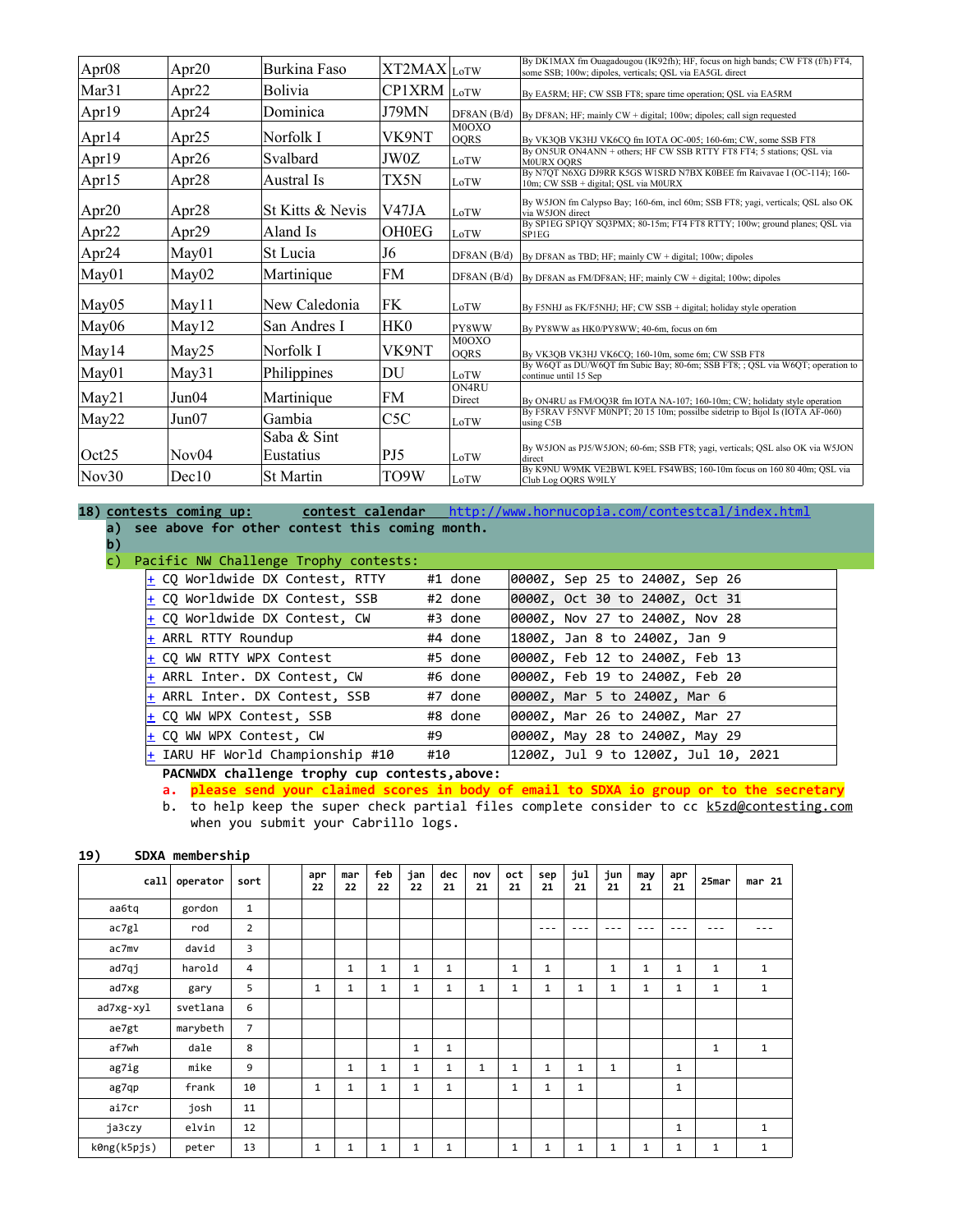| k7awb<br>15<br>$\mathbf{1}$<br>steve<br>k7efx<br>john<br>16<br>$\mathbf{1}$<br>k7gs<br>17<br>$\mathbf{1}$<br>$\mathbf{1}$<br>$\mathbf{1}$<br>$\mathbf{1}$<br>$\mathbf{1}$<br>$\mathbf{1}$<br>$\mathbf{1}$<br>$\mathbf{1}$<br>$\mathbf{1}$<br>$\mathbf{1}$<br>$\mathbf{1}$<br>1<br>gary<br>k7hpt<br>mark<br>18<br>k7kb<br>john<br>19<br>$\mathbf{1}$<br>$\mathbf{1}$<br>$\mathbf{1}$<br>$\mathbf{1}$<br>$\mathbf{1}$<br>$\mathbf{1}$<br>$\mathbf{1}$<br>$\mathbf{1}$<br>$\mathbf{1}$<br>1<br>$\mathbf{1}$<br>1<br>$\mathbf{1}$<br>$\mathbf{1}$<br>$\mathbf{1}$<br>k7phm<br>rick<br>20<br>$\mathbf{1}$<br>$\overline{a}$<br>$\overline{a}$<br>$\overline{a}$<br>$-$<br>$\mathbf{1}$<br>michael<br>21<br>$\mathbf{1}$<br>$\mathbf{1}$<br>$\mathbf{1}$<br>$\mathbf{1}$<br>$\mathbf{1}$<br>$\mathbf{1}$<br>$\mathbf{1}$<br>$\mathbf{1}$<br>$\mathbf{1}$<br>k7sto<br>$\mathbf{1}$<br>bob<br>$\mathbf{1}$<br>$\mathbf{1}$<br>$\mathbf 1$<br>$\mathbf 1$<br>$\mathbf{1}$<br>$\mathbf 1$<br>$\mathbf{1}$<br>k7tm<br>22<br>$\mathbf{1}$<br>$\mathbf{1}$<br>$\mathbf{1}$<br>$\mathbf{1}$<br>$\mathbf{1}$<br>k7tq<br>randy<br>23<br>$\mathbf{1}$<br>1<br>$\mathbf 1$<br>$\mathbf 1$<br>$\mathbf 1$<br>$\mathbf{1}$<br>$\mathbf{1}$<br>1<br>1<br>$- - -$<br>$- - -$<br>john<br>23.5<br>k7sys<br>$\mathbb{L}^{\perp}$<br>$\mathbb{L}^{\perp}$<br>$\sim$ $-$<br>$\sim$ $-$<br>$\sim$ $-$<br>$\sim$ $-$<br>$\sim$ $-$<br>$\sim$ $-$<br>$\sim$ $-$<br>$\sim$ $-$<br>$\sim$ $-$<br>$\sim$ $-$<br>$\sim$ $-$<br>k9jf<br>jim<br>24<br>kb7bek<br>cathy<br>25<br>kc7ttm<br>cleo<br>26<br>27<br>$\mathbf{1}$<br>$\mathbf{1}$<br>kc7ug<br>tom<br>$\mathbf{1}$<br>kd7ghz<br>mike<br>28<br>$\mathbf{1}$<br>$\mathbf{1}$<br>$\mathbf{1}$<br>$\mathbf{1}$<br>$\mathbf{1}$<br>$\mathbf{1}$<br>29<br>kf7pbm<br>joseph<br>ki7dg<br>chuck<br>30<br>$\mathbf 1$<br>$\mathbf{1}$<br>$\mathbf{1}$<br>$\mathbf{1}$<br>$\mathbf{1}$<br>$\mathbf{1}$<br>$\mathbf{1}$<br>$\mathbf{1}$<br>kj7iea<br>$\mathbf 1$<br>$\mathbf{1}$<br>$\mathbf{1}$<br>$\mathbf 1$<br>$\mathbf{1}$<br>$\mathbf{1}$<br>peter<br>31<br>$\mathbf{1}$<br>1<br>1<br>$\mathbf 1$<br>$\mathbf{1}$<br>$\mathbf{1}$<br>$\mathbf{1}$<br>$\mathbf{1}$<br>$\mathbf{1}$<br>kj7qex<br>jason<br>32<br>$\mathbf{1}$<br>kk9ham<br>albin<br>33<br>kq7c(w7npn)<br>34<br>sarah<br>n7au<br>bob<br>35<br>$\mathbf{1}$<br>n7cxi<br>jim<br>36<br>n7esu<br>$\mathbf 1$<br>$\mathbf{1}$<br>jim<br>37<br>1<br>1<br>1<br>1<br>1<br>1<br>$\mathbf{1}$<br>$\mathbf{1}$<br>$\mathbf{1}$<br>$\mathbf 1$<br>$\mathbf 1$<br>n7gco<br>mel<br>38<br>$\mathbf{1}$<br>$\mathbf{1}$<br>1<br>1<br>$\mathbf{1}$<br>$\mathbf 1$<br>$\mathbf{1}$<br>$\mathbf 1$<br>$\mathbf{1}$<br>$\mathbf{1}$<br>$\mathbf{1}$<br>$\mathbf{1}$<br>n7id<br>mike<br>39<br>$\sim$ $\sim$<br>1<br>$- - -$<br>$- - -$<br>$- - -$<br>$\sim$ $\sim$ $\sim$<br>$- - -$<br>$- - -$<br>n7qt<br>40<br>rob<br>$\mathbf{1}$<br>$\mathbf{1}$<br>$\mathbf{1}$<br>$\mathbf{1}$<br>$\mathbf{1}$<br>scott<br>41<br>$\mathbf{1}$<br>$\mathbf{1}$<br>$\mathbf{1}$<br>$\mathbf{1}$<br>$\mathbf{1}$<br>$\mathbf{1}$<br>$\mathbf{1}$<br>n7sjm<br>42<br>$\mathbf 1$<br>$\mathbf{1}$<br>$\mathbf{1}$<br>$\mathbf 1$<br>$\mathbf{1}$<br>$\mathbf{1}$<br>$\mathbf{1}$<br>$\mathbf{1}$<br>n7uvh<br>murph<br>$\mathbf{1}$<br>n7zuf<br>$\mathbf 1$<br>$\mathbf{1}$<br>$\mathbf{1}$<br>$\mathbf{1}$<br>$\mathbf{1}$<br>43<br>$\mathbf{1}$<br>$\mathbf{1}$<br>$\mathbf{1}$<br>јау<br>na7tp-kg6mtc<br>$\mathbf{1}$<br>$\mathbf{1}$<br>ted<br>44<br>$\mathbf{1}$<br>$\mathbf{1}$<br>$\mathbf{1}$<br>ne7f<br>jim<br>45<br>nh7s<br>cal<br>46<br>47<br>nq7v<br>corky<br>jeff<br>$\mathbf 1$<br>nz2s<br>48<br>$\mathbf{1}$<br>$\mathbf{1}$<br>$\mathbf{1}$<br>$\mathbf{1}$<br>$\mathbf{1}$<br>$\mathbf{1}$<br>$\mathbf{1}$<br>$\mathbf{1}$<br>$\mathbf{1}$<br>$\mathbf 1$<br>w0cg/pj2dx<br>geoff<br>49<br>doug<br>50<br>$\mathbf{1}$<br>$\mathbf{1}$<br>$\mathbf{1}$<br>w3as<br><b>w</b> баеа<br>51<br>george<br>52<br>$\mathbf{1}$<br>$\mathbf 1$<br>$\sim$ $\sim$ $\sim$<br>$- - -$<br>$\sim$ $\sim$ $\sim$<br>$- - -$<br>$- - -$<br>w7bks<br>brandon<br>$\mathbf{1}$<br>$\mathbf{1}$<br>$\mathbf{1}$<br>1<br>w7drn<br>53<br>anita<br>robert<br>w7gsv<br>54<br>$\mathbf{1}$<br>$\mathbf{1}$<br>55<br>w7gtf<br>ron<br>w7mem<br>mark<br>56<br>57<br>w7peg<br>peggy<br>w7sx<br>robert<br>58<br>59<br>w7uj<br>ed<br>w8tjm<br>w8tjm<br>59.5<br>$\sim$ $-$<br>$\sim$ $-$<br>$\sim$ $-$<br>$\sim$ $-$<br>$\sim$ $-$<br>$\sim$ $-$<br>$\sim$ $-$<br>$\sim$ $-$<br>$\sim$ $\sim$<br>$\sim$ $-$<br>$\sim$ $-$<br>$\sim$ $-$<br>$\sim$ $-$<br>wa0www<br>60<br>$\mathbf{1}$<br>$\mathbf{1}$<br>$\mathbf{1}$<br>$\mathbf{1}$<br>$\mathbf 1$<br>$\mathbf 1$<br>$\mathbf{1}$<br>$\mathbf{1}$<br>$\mathbf{1}$<br>jay<br>1<br>$\mathbf{1}$<br>$\mathbf{1}$<br>1<br>1<br>wa1pma<br>wayne<br>61<br>$_{\rm{rick}}$<br>$\mathbf{1}$<br>wa6ndr<br>62<br>$\mathbf{1}$<br>$\mathbf{1}$<br>del<br>63<br>$\mathbf{1}$<br>$\mathbf 1$<br>$\mathbf{1}$<br>$\mathbf{1}$<br>$\mathbf{1}$<br>$\mathbf{1}$<br>$\mathbf{1}$<br>wa7aqh<br>$\mathbf{1}$<br>$\mathbf{1}$<br>$\mathbf{1}$<br>robin<br>64<br>$\mathbf{1}$<br>wa7cpa<br>$\mathbf{1}$<br>wa7f(ki7aar)<br>$\mathbf{1}$<br>$\mathbf 1$<br>dave<br>65<br>wa7tnt<br>dave<br>66<br>$\mathbf 1$<br>$\mathbf{1}$<br>ws7i<br>67<br>$\mathbf 1$<br>$\mathbf 1$<br>jay<br>$\mathbf{1}$<br>$\mathbf{1}$ | k2gep | gregory | 14 |  |  |  |  | $\sim$ $-$ | $\sim$ $-$ | $\sim$ $-$ | $\sim$ $-$ | $\sim$ $-$ | $ -$ | $\sim$ $-$ |
|------------------------------------------------------------------------------------------------------------------------------------------------------------------------------------------------------------------------------------------------------------------------------------------------------------------------------------------------------------------------------------------------------------------------------------------------------------------------------------------------------------------------------------------------------------------------------------------------------------------------------------------------------------------------------------------------------------------------------------------------------------------------------------------------------------------------------------------------------------------------------------------------------------------------------------------------------------------------------------------------------------------------------------------------------------------------------------------------------------------------------------------------------------------------------------------------------------------------------------------------------------------------------------------------------------------------------------------------------------------------------------------------------------------------------------------------------------------------------------------------------------------------------------------------------------------------------------------------------------------------------------------------------------------------------------------------------------------------------------------------------------------------------------------------------------------------------------------------------------------------------------------------------------------------------------------------------------------------------------------------------------------------------------------------------------------------------------------------------------------------------------------------------------------------------------------------------------------------------------------------------------------------------------------------------------------------------------------------------------------------------------------------------------------------------------------------------------------------------------------------------------------------------------------------------------------------------------------------------------------------------------------------------------------------------------------------------------------------------------------------------------------------------------------------------------------------------------------------------------------------------------------------------------------------------------------------------------------------------------------------------------------------------------------------------------------------------------------------------------------------------------------------------------------------------------------------------------------------------------------------------------------------------------------------------------------------------------------------------------------------------------------------------------------------------------------------------------------------------------------------------------------------------------------------------------------------------------------------------------------------------------------------------------------------------------------------------------------------------------------------------------------------------------------------------------------------------------------------------------------------------------------------------------------------------------------------------------------------------------------------------------------------------------------------------------------------------------------------------------------------------------------------------------------------------------------------------------------------------------------------------------------------------------------------------------------------------------------------------------------------------------------------------------------------------------------------------------------------------------------------------------------------------------------------------------------------------------------------------------------------------------------------------------------------------------------------------------------------------------------------------------------------------------------------------------------------------------------------------------------------------------------------------------------------------------------------------------------------------------------------------------------------------------------------------------------------------------------------------------------------------------------------------------------------------------------------------------------------------------------------------------------------------------------------------------------------------------------------------------|-------|---------|----|--|--|--|--|------------|------------|------------|------------|------------|------|------------|
|                                                                                                                                                                                                                                                                                                                                                                                                                                                                                                                                                                                                                                                                                                                                                                                                                                                                                                                                                                                                                                                                                                                                                                                                                                                                                                                                                                                                                                                                                                                                                                                                                                                                                                                                                                                                                                                                                                                                                                                                                                                                                                                                                                                                                                                                                                                                                                                                                                                                                                                                                                                                                                                                                                                                                                                                                                                                                                                                                                                                                                                                                                                                                                                                                                                                                                                                                                                                                                                                                                                                                                                                                                                                                                                                                                                                                                                                                                                                                                                                                                                                                                                                                                                                                                                                                                                                                                                                                                                                                                                                                                                                                                                                                                                                                                                                                                                                                                                                                                                                                                                                                                                                                                                                                                                                                                                                                            |       |         |    |  |  |  |  |            |            |            |            |            |      |            |
|                                                                                                                                                                                                                                                                                                                                                                                                                                                                                                                                                                                                                                                                                                                                                                                                                                                                                                                                                                                                                                                                                                                                                                                                                                                                                                                                                                                                                                                                                                                                                                                                                                                                                                                                                                                                                                                                                                                                                                                                                                                                                                                                                                                                                                                                                                                                                                                                                                                                                                                                                                                                                                                                                                                                                                                                                                                                                                                                                                                                                                                                                                                                                                                                                                                                                                                                                                                                                                                                                                                                                                                                                                                                                                                                                                                                                                                                                                                                                                                                                                                                                                                                                                                                                                                                                                                                                                                                                                                                                                                                                                                                                                                                                                                                                                                                                                                                                                                                                                                                                                                                                                                                                                                                                                                                                                                                                            |       |         |    |  |  |  |  |            |            |            |            |            |      |            |
|                                                                                                                                                                                                                                                                                                                                                                                                                                                                                                                                                                                                                                                                                                                                                                                                                                                                                                                                                                                                                                                                                                                                                                                                                                                                                                                                                                                                                                                                                                                                                                                                                                                                                                                                                                                                                                                                                                                                                                                                                                                                                                                                                                                                                                                                                                                                                                                                                                                                                                                                                                                                                                                                                                                                                                                                                                                                                                                                                                                                                                                                                                                                                                                                                                                                                                                                                                                                                                                                                                                                                                                                                                                                                                                                                                                                                                                                                                                                                                                                                                                                                                                                                                                                                                                                                                                                                                                                                                                                                                                                                                                                                                                                                                                                                                                                                                                                                                                                                                                                                                                                                                                                                                                                                                                                                                                                                            |       |         |    |  |  |  |  |            |            |            |            |            |      |            |
|                                                                                                                                                                                                                                                                                                                                                                                                                                                                                                                                                                                                                                                                                                                                                                                                                                                                                                                                                                                                                                                                                                                                                                                                                                                                                                                                                                                                                                                                                                                                                                                                                                                                                                                                                                                                                                                                                                                                                                                                                                                                                                                                                                                                                                                                                                                                                                                                                                                                                                                                                                                                                                                                                                                                                                                                                                                                                                                                                                                                                                                                                                                                                                                                                                                                                                                                                                                                                                                                                                                                                                                                                                                                                                                                                                                                                                                                                                                                                                                                                                                                                                                                                                                                                                                                                                                                                                                                                                                                                                                                                                                                                                                                                                                                                                                                                                                                                                                                                                                                                                                                                                                                                                                                                                                                                                                                                            |       |         |    |  |  |  |  |            |            |            |            |            |      |            |
|                                                                                                                                                                                                                                                                                                                                                                                                                                                                                                                                                                                                                                                                                                                                                                                                                                                                                                                                                                                                                                                                                                                                                                                                                                                                                                                                                                                                                                                                                                                                                                                                                                                                                                                                                                                                                                                                                                                                                                                                                                                                                                                                                                                                                                                                                                                                                                                                                                                                                                                                                                                                                                                                                                                                                                                                                                                                                                                                                                                                                                                                                                                                                                                                                                                                                                                                                                                                                                                                                                                                                                                                                                                                                                                                                                                                                                                                                                                                                                                                                                                                                                                                                                                                                                                                                                                                                                                                                                                                                                                                                                                                                                                                                                                                                                                                                                                                                                                                                                                                                                                                                                                                                                                                                                                                                                                                                            |       |         |    |  |  |  |  |            |            |            |            |            |      |            |
|                                                                                                                                                                                                                                                                                                                                                                                                                                                                                                                                                                                                                                                                                                                                                                                                                                                                                                                                                                                                                                                                                                                                                                                                                                                                                                                                                                                                                                                                                                                                                                                                                                                                                                                                                                                                                                                                                                                                                                                                                                                                                                                                                                                                                                                                                                                                                                                                                                                                                                                                                                                                                                                                                                                                                                                                                                                                                                                                                                                                                                                                                                                                                                                                                                                                                                                                                                                                                                                                                                                                                                                                                                                                                                                                                                                                                                                                                                                                                                                                                                                                                                                                                                                                                                                                                                                                                                                                                                                                                                                                                                                                                                                                                                                                                                                                                                                                                                                                                                                                                                                                                                                                                                                                                                                                                                                                                            |       |         |    |  |  |  |  |            |            |            |            |            |      |            |
|                                                                                                                                                                                                                                                                                                                                                                                                                                                                                                                                                                                                                                                                                                                                                                                                                                                                                                                                                                                                                                                                                                                                                                                                                                                                                                                                                                                                                                                                                                                                                                                                                                                                                                                                                                                                                                                                                                                                                                                                                                                                                                                                                                                                                                                                                                                                                                                                                                                                                                                                                                                                                                                                                                                                                                                                                                                                                                                                                                                                                                                                                                                                                                                                                                                                                                                                                                                                                                                                                                                                                                                                                                                                                                                                                                                                                                                                                                                                                                                                                                                                                                                                                                                                                                                                                                                                                                                                                                                                                                                                                                                                                                                                                                                                                                                                                                                                                                                                                                                                                                                                                                                                                                                                                                                                                                                                                            |       |         |    |  |  |  |  |            |            |            |            |            |      |            |
|                                                                                                                                                                                                                                                                                                                                                                                                                                                                                                                                                                                                                                                                                                                                                                                                                                                                                                                                                                                                                                                                                                                                                                                                                                                                                                                                                                                                                                                                                                                                                                                                                                                                                                                                                                                                                                                                                                                                                                                                                                                                                                                                                                                                                                                                                                                                                                                                                                                                                                                                                                                                                                                                                                                                                                                                                                                                                                                                                                                                                                                                                                                                                                                                                                                                                                                                                                                                                                                                                                                                                                                                                                                                                                                                                                                                                                                                                                                                                                                                                                                                                                                                                                                                                                                                                                                                                                                                                                                                                                                                                                                                                                                                                                                                                                                                                                                                                                                                                                                                                                                                                                                                                                                                                                                                                                                                                            |       |         |    |  |  |  |  |            |            |            |            |            |      |            |
|                                                                                                                                                                                                                                                                                                                                                                                                                                                                                                                                                                                                                                                                                                                                                                                                                                                                                                                                                                                                                                                                                                                                                                                                                                                                                                                                                                                                                                                                                                                                                                                                                                                                                                                                                                                                                                                                                                                                                                                                                                                                                                                                                                                                                                                                                                                                                                                                                                                                                                                                                                                                                                                                                                                                                                                                                                                                                                                                                                                                                                                                                                                                                                                                                                                                                                                                                                                                                                                                                                                                                                                                                                                                                                                                                                                                                                                                                                                                                                                                                                                                                                                                                                                                                                                                                                                                                                                                                                                                                                                                                                                                                                                                                                                                                                                                                                                                                                                                                                                                                                                                                                                                                                                                                                                                                                                                                            |       |         |    |  |  |  |  |            |            |            |            |            |      |            |
|                                                                                                                                                                                                                                                                                                                                                                                                                                                                                                                                                                                                                                                                                                                                                                                                                                                                                                                                                                                                                                                                                                                                                                                                                                                                                                                                                                                                                                                                                                                                                                                                                                                                                                                                                                                                                                                                                                                                                                                                                                                                                                                                                                                                                                                                                                                                                                                                                                                                                                                                                                                                                                                                                                                                                                                                                                                                                                                                                                                                                                                                                                                                                                                                                                                                                                                                                                                                                                                                                                                                                                                                                                                                                                                                                                                                                                                                                                                                                                                                                                                                                                                                                                                                                                                                                                                                                                                                                                                                                                                                                                                                                                                                                                                                                                                                                                                                                                                                                                                                                                                                                                                                                                                                                                                                                                                                                            |       |         |    |  |  |  |  |            |            |            |            |            |      |            |
|                                                                                                                                                                                                                                                                                                                                                                                                                                                                                                                                                                                                                                                                                                                                                                                                                                                                                                                                                                                                                                                                                                                                                                                                                                                                                                                                                                                                                                                                                                                                                                                                                                                                                                                                                                                                                                                                                                                                                                                                                                                                                                                                                                                                                                                                                                                                                                                                                                                                                                                                                                                                                                                                                                                                                                                                                                                                                                                                                                                                                                                                                                                                                                                                                                                                                                                                                                                                                                                                                                                                                                                                                                                                                                                                                                                                                                                                                                                                                                                                                                                                                                                                                                                                                                                                                                                                                                                                                                                                                                                                                                                                                                                                                                                                                                                                                                                                                                                                                                                                                                                                                                                                                                                                                                                                                                                                                            |       |         |    |  |  |  |  |            |            |            |            |            |      |            |
|                                                                                                                                                                                                                                                                                                                                                                                                                                                                                                                                                                                                                                                                                                                                                                                                                                                                                                                                                                                                                                                                                                                                                                                                                                                                                                                                                                                                                                                                                                                                                                                                                                                                                                                                                                                                                                                                                                                                                                                                                                                                                                                                                                                                                                                                                                                                                                                                                                                                                                                                                                                                                                                                                                                                                                                                                                                                                                                                                                                                                                                                                                                                                                                                                                                                                                                                                                                                                                                                                                                                                                                                                                                                                                                                                                                                                                                                                                                                                                                                                                                                                                                                                                                                                                                                                                                                                                                                                                                                                                                                                                                                                                                                                                                                                                                                                                                                                                                                                                                                                                                                                                                                                                                                                                                                                                                                                            |       |         |    |  |  |  |  |            |            |            |            |            |      |            |
|                                                                                                                                                                                                                                                                                                                                                                                                                                                                                                                                                                                                                                                                                                                                                                                                                                                                                                                                                                                                                                                                                                                                                                                                                                                                                                                                                                                                                                                                                                                                                                                                                                                                                                                                                                                                                                                                                                                                                                                                                                                                                                                                                                                                                                                                                                                                                                                                                                                                                                                                                                                                                                                                                                                                                                                                                                                                                                                                                                                                                                                                                                                                                                                                                                                                                                                                                                                                                                                                                                                                                                                                                                                                                                                                                                                                                                                                                                                                                                                                                                                                                                                                                                                                                                                                                                                                                                                                                                                                                                                                                                                                                                                                                                                                                                                                                                                                                                                                                                                                                                                                                                                                                                                                                                                                                                                                                            |       |         |    |  |  |  |  |            |            |            |            |            |      |            |
|                                                                                                                                                                                                                                                                                                                                                                                                                                                                                                                                                                                                                                                                                                                                                                                                                                                                                                                                                                                                                                                                                                                                                                                                                                                                                                                                                                                                                                                                                                                                                                                                                                                                                                                                                                                                                                                                                                                                                                                                                                                                                                                                                                                                                                                                                                                                                                                                                                                                                                                                                                                                                                                                                                                                                                                                                                                                                                                                                                                                                                                                                                                                                                                                                                                                                                                                                                                                                                                                                                                                                                                                                                                                                                                                                                                                                                                                                                                                                                                                                                                                                                                                                                                                                                                                                                                                                                                                                                                                                                                                                                                                                                                                                                                                                                                                                                                                                                                                                                                                                                                                                                                                                                                                                                                                                                                                                            |       |         |    |  |  |  |  |            |            |            |            |            |      |            |
|                                                                                                                                                                                                                                                                                                                                                                                                                                                                                                                                                                                                                                                                                                                                                                                                                                                                                                                                                                                                                                                                                                                                                                                                                                                                                                                                                                                                                                                                                                                                                                                                                                                                                                                                                                                                                                                                                                                                                                                                                                                                                                                                                                                                                                                                                                                                                                                                                                                                                                                                                                                                                                                                                                                                                                                                                                                                                                                                                                                                                                                                                                                                                                                                                                                                                                                                                                                                                                                                                                                                                                                                                                                                                                                                                                                                                                                                                                                                                                                                                                                                                                                                                                                                                                                                                                                                                                                                                                                                                                                                                                                                                                                                                                                                                                                                                                                                                                                                                                                                                                                                                                                                                                                                                                                                                                                                                            |       |         |    |  |  |  |  |            |            |            |            |            |      |            |
|                                                                                                                                                                                                                                                                                                                                                                                                                                                                                                                                                                                                                                                                                                                                                                                                                                                                                                                                                                                                                                                                                                                                                                                                                                                                                                                                                                                                                                                                                                                                                                                                                                                                                                                                                                                                                                                                                                                                                                                                                                                                                                                                                                                                                                                                                                                                                                                                                                                                                                                                                                                                                                                                                                                                                                                                                                                                                                                                                                                                                                                                                                                                                                                                                                                                                                                                                                                                                                                                                                                                                                                                                                                                                                                                                                                                                                                                                                                                                                                                                                                                                                                                                                                                                                                                                                                                                                                                                                                                                                                                                                                                                                                                                                                                                                                                                                                                                                                                                                                                                                                                                                                                                                                                                                                                                                                                                            |       |         |    |  |  |  |  |            |            |            |            |            |      |            |
|                                                                                                                                                                                                                                                                                                                                                                                                                                                                                                                                                                                                                                                                                                                                                                                                                                                                                                                                                                                                                                                                                                                                                                                                                                                                                                                                                                                                                                                                                                                                                                                                                                                                                                                                                                                                                                                                                                                                                                                                                                                                                                                                                                                                                                                                                                                                                                                                                                                                                                                                                                                                                                                                                                                                                                                                                                                                                                                                                                                                                                                                                                                                                                                                                                                                                                                                                                                                                                                                                                                                                                                                                                                                                                                                                                                                                                                                                                                                                                                                                                                                                                                                                                                                                                                                                                                                                                                                                                                                                                                                                                                                                                                                                                                                                                                                                                                                                                                                                                                                                                                                                                                                                                                                                                                                                                                                                            |       |         |    |  |  |  |  |            |            |            |            |            |      |            |
|                                                                                                                                                                                                                                                                                                                                                                                                                                                                                                                                                                                                                                                                                                                                                                                                                                                                                                                                                                                                                                                                                                                                                                                                                                                                                                                                                                                                                                                                                                                                                                                                                                                                                                                                                                                                                                                                                                                                                                                                                                                                                                                                                                                                                                                                                                                                                                                                                                                                                                                                                                                                                                                                                                                                                                                                                                                                                                                                                                                                                                                                                                                                                                                                                                                                                                                                                                                                                                                                                                                                                                                                                                                                                                                                                                                                                                                                                                                                                                                                                                                                                                                                                                                                                                                                                                                                                                                                                                                                                                                                                                                                                                                                                                                                                                                                                                                                                                                                                                                                                                                                                                                                                                                                                                                                                                                                                            |       |         |    |  |  |  |  |            |            |            |            |            |      |            |
|                                                                                                                                                                                                                                                                                                                                                                                                                                                                                                                                                                                                                                                                                                                                                                                                                                                                                                                                                                                                                                                                                                                                                                                                                                                                                                                                                                                                                                                                                                                                                                                                                                                                                                                                                                                                                                                                                                                                                                                                                                                                                                                                                                                                                                                                                                                                                                                                                                                                                                                                                                                                                                                                                                                                                                                                                                                                                                                                                                                                                                                                                                                                                                                                                                                                                                                                                                                                                                                                                                                                                                                                                                                                                                                                                                                                                                                                                                                                                                                                                                                                                                                                                                                                                                                                                                                                                                                                                                                                                                                                                                                                                                                                                                                                                                                                                                                                                                                                                                                                                                                                                                                                                                                                                                                                                                                                                            |       |         |    |  |  |  |  |            |            |            |            |            |      |            |
|                                                                                                                                                                                                                                                                                                                                                                                                                                                                                                                                                                                                                                                                                                                                                                                                                                                                                                                                                                                                                                                                                                                                                                                                                                                                                                                                                                                                                                                                                                                                                                                                                                                                                                                                                                                                                                                                                                                                                                                                                                                                                                                                                                                                                                                                                                                                                                                                                                                                                                                                                                                                                                                                                                                                                                                                                                                                                                                                                                                                                                                                                                                                                                                                                                                                                                                                                                                                                                                                                                                                                                                                                                                                                                                                                                                                                                                                                                                                                                                                                                                                                                                                                                                                                                                                                                                                                                                                                                                                                                                                                                                                                                                                                                                                                                                                                                                                                                                                                                                                                                                                                                                                                                                                                                                                                                                                                            |       |         |    |  |  |  |  |            |            |            |            |            |      |            |
|                                                                                                                                                                                                                                                                                                                                                                                                                                                                                                                                                                                                                                                                                                                                                                                                                                                                                                                                                                                                                                                                                                                                                                                                                                                                                                                                                                                                                                                                                                                                                                                                                                                                                                                                                                                                                                                                                                                                                                                                                                                                                                                                                                                                                                                                                                                                                                                                                                                                                                                                                                                                                                                                                                                                                                                                                                                                                                                                                                                                                                                                                                                                                                                                                                                                                                                                                                                                                                                                                                                                                                                                                                                                                                                                                                                                                                                                                                                                                                                                                                                                                                                                                                                                                                                                                                                                                                                                                                                                                                                                                                                                                                                                                                                                                                                                                                                                                                                                                                                                                                                                                                                                                                                                                                                                                                                                                            |       |         |    |  |  |  |  |            |            |            |            |            |      |            |
|                                                                                                                                                                                                                                                                                                                                                                                                                                                                                                                                                                                                                                                                                                                                                                                                                                                                                                                                                                                                                                                                                                                                                                                                                                                                                                                                                                                                                                                                                                                                                                                                                                                                                                                                                                                                                                                                                                                                                                                                                                                                                                                                                                                                                                                                                                                                                                                                                                                                                                                                                                                                                                                                                                                                                                                                                                                                                                                                                                                                                                                                                                                                                                                                                                                                                                                                                                                                                                                                                                                                                                                                                                                                                                                                                                                                                                                                                                                                                                                                                                                                                                                                                                                                                                                                                                                                                                                                                                                                                                                                                                                                                                                                                                                                                                                                                                                                                                                                                                                                                                                                                                                                                                                                                                                                                                                                                            |       |         |    |  |  |  |  |            |            |            |            |            |      |            |
|                                                                                                                                                                                                                                                                                                                                                                                                                                                                                                                                                                                                                                                                                                                                                                                                                                                                                                                                                                                                                                                                                                                                                                                                                                                                                                                                                                                                                                                                                                                                                                                                                                                                                                                                                                                                                                                                                                                                                                                                                                                                                                                                                                                                                                                                                                                                                                                                                                                                                                                                                                                                                                                                                                                                                                                                                                                                                                                                                                                                                                                                                                                                                                                                                                                                                                                                                                                                                                                                                                                                                                                                                                                                                                                                                                                                                                                                                                                                                                                                                                                                                                                                                                                                                                                                                                                                                                                                                                                                                                                                                                                                                                                                                                                                                                                                                                                                                                                                                                                                                                                                                                                                                                                                                                                                                                                                                            |       |         |    |  |  |  |  |            |            |            |            |            |      |            |
|                                                                                                                                                                                                                                                                                                                                                                                                                                                                                                                                                                                                                                                                                                                                                                                                                                                                                                                                                                                                                                                                                                                                                                                                                                                                                                                                                                                                                                                                                                                                                                                                                                                                                                                                                                                                                                                                                                                                                                                                                                                                                                                                                                                                                                                                                                                                                                                                                                                                                                                                                                                                                                                                                                                                                                                                                                                                                                                                                                                                                                                                                                                                                                                                                                                                                                                                                                                                                                                                                                                                                                                                                                                                                                                                                                                                                                                                                                                                                                                                                                                                                                                                                                                                                                                                                                                                                                                                                                                                                                                                                                                                                                                                                                                                                                                                                                                                                                                                                                                                                                                                                                                                                                                                                                                                                                                                                            |       |         |    |  |  |  |  |            |            |            |            |            |      |            |
|                                                                                                                                                                                                                                                                                                                                                                                                                                                                                                                                                                                                                                                                                                                                                                                                                                                                                                                                                                                                                                                                                                                                                                                                                                                                                                                                                                                                                                                                                                                                                                                                                                                                                                                                                                                                                                                                                                                                                                                                                                                                                                                                                                                                                                                                                                                                                                                                                                                                                                                                                                                                                                                                                                                                                                                                                                                                                                                                                                                                                                                                                                                                                                                                                                                                                                                                                                                                                                                                                                                                                                                                                                                                                                                                                                                                                                                                                                                                                                                                                                                                                                                                                                                                                                                                                                                                                                                                                                                                                                                                                                                                                                                                                                                                                                                                                                                                                                                                                                                                                                                                                                                                                                                                                                                                                                                                                            |       |         |    |  |  |  |  |            |            |            |            |            |      |            |
|                                                                                                                                                                                                                                                                                                                                                                                                                                                                                                                                                                                                                                                                                                                                                                                                                                                                                                                                                                                                                                                                                                                                                                                                                                                                                                                                                                                                                                                                                                                                                                                                                                                                                                                                                                                                                                                                                                                                                                                                                                                                                                                                                                                                                                                                                                                                                                                                                                                                                                                                                                                                                                                                                                                                                                                                                                                                                                                                                                                                                                                                                                                                                                                                                                                                                                                                                                                                                                                                                                                                                                                                                                                                                                                                                                                                                                                                                                                                                                                                                                                                                                                                                                                                                                                                                                                                                                                                                                                                                                                                                                                                                                                                                                                                                                                                                                                                                                                                                                                                                                                                                                                                                                                                                                                                                                                                                            |       |         |    |  |  |  |  |            |            |            |            |            |      |            |
|                                                                                                                                                                                                                                                                                                                                                                                                                                                                                                                                                                                                                                                                                                                                                                                                                                                                                                                                                                                                                                                                                                                                                                                                                                                                                                                                                                                                                                                                                                                                                                                                                                                                                                                                                                                                                                                                                                                                                                                                                                                                                                                                                                                                                                                                                                                                                                                                                                                                                                                                                                                                                                                                                                                                                                                                                                                                                                                                                                                                                                                                                                                                                                                                                                                                                                                                                                                                                                                                                                                                                                                                                                                                                                                                                                                                                                                                                                                                                                                                                                                                                                                                                                                                                                                                                                                                                                                                                                                                                                                                                                                                                                                                                                                                                                                                                                                                                                                                                                                                                                                                                                                                                                                                                                                                                                                                                            |       |         |    |  |  |  |  |            |            |            |            |            |      |            |
|                                                                                                                                                                                                                                                                                                                                                                                                                                                                                                                                                                                                                                                                                                                                                                                                                                                                                                                                                                                                                                                                                                                                                                                                                                                                                                                                                                                                                                                                                                                                                                                                                                                                                                                                                                                                                                                                                                                                                                                                                                                                                                                                                                                                                                                                                                                                                                                                                                                                                                                                                                                                                                                                                                                                                                                                                                                                                                                                                                                                                                                                                                                                                                                                                                                                                                                                                                                                                                                                                                                                                                                                                                                                                                                                                                                                                                                                                                                                                                                                                                                                                                                                                                                                                                                                                                                                                                                                                                                                                                                                                                                                                                                                                                                                                                                                                                                                                                                                                                                                                                                                                                                                                                                                                                                                                                                                                            |       |         |    |  |  |  |  |            |            |            |            |            |      |            |
|                                                                                                                                                                                                                                                                                                                                                                                                                                                                                                                                                                                                                                                                                                                                                                                                                                                                                                                                                                                                                                                                                                                                                                                                                                                                                                                                                                                                                                                                                                                                                                                                                                                                                                                                                                                                                                                                                                                                                                                                                                                                                                                                                                                                                                                                                                                                                                                                                                                                                                                                                                                                                                                                                                                                                                                                                                                                                                                                                                                                                                                                                                                                                                                                                                                                                                                                                                                                                                                                                                                                                                                                                                                                                                                                                                                                                                                                                                                                                                                                                                                                                                                                                                                                                                                                                                                                                                                                                                                                                                                                                                                                                                                                                                                                                                                                                                                                                                                                                                                                                                                                                                                                                                                                                                                                                                                                                            |       |         |    |  |  |  |  |            |            |            |            |            |      |            |
|                                                                                                                                                                                                                                                                                                                                                                                                                                                                                                                                                                                                                                                                                                                                                                                                                                                                                                                                                                                                                                                                                                                                                                                                                                                                                                                                                                                                                                                                                                                                                                                                                                                                                                                                                                                                                                                                                                                                                                                                                                                                                                                                                                                                                                                                                                                                                                                                                                                                                                                                                                                                                                                                                                                                                                                                                                                                                                                                                                                                                                                                                                                                                                                                                                                                                                                                                                                                                                                                                                                                                                                                                                                                                                                                                                                                                                                                                                                                                                                                                                                                                                                                                                                                                                                                                                                                                                                                                                                                                                                                                                                                                                                                                                                                                                                                                                                                                                                                                                                                                                                                                                                                                                                                                                                                                                                                                            |       |         |    |  |  |  |  |            |            |            |            |            |      |            |
|                                                                                                                                                                                                                                                                                                                                                                                                                                                                                                                                                                                                                                                                                                                                                                                                                                                                                                                                                                                                                                                                                                                                                                                                                                                                                                                                                                                                                                                                                                                                                                                                                                                                                                                                                                                                                                                                                                                                                                                                                                                                                                                                                                                                                                                                                                                                                                                                                                                                                                                                                                                                                                                                                                                                                                                                                                                                                                                                                                                                                                                                                                                                                                                                                                                                                                                                                                                                                                                                                                                                                                                                                                                                                                                                                                                                                                                                                                                                                                                                                                                                                                                                                                                                                                                                                                                                                                                                                                                                                                                                                                                                                                                                                                                                                                                                                                                                                                                                                                                                                                                                                                                                                                                                                                                                                                                                                            |       |         |    |  |  |  |  |            |            |            |            |            |      |            |
|                                                                                                                                                                                                                                                                                                                                                                                                                                                                                                                                                                                                                                                                                                                                                                                                                                                                                                                                                                                                                                                                                                                                                                                                                                                                                                                                                                                                                                                                                                                                                                                                                                                                                                                                                                                                                                                                                                                                                                                                                                                                                                                                                                                                                                                                                                                                                                                                                                                                                                                                                                                                                                                                                                                                                                                                                                                                                                                                                                                                                                                                                                                                                                                                                                                                                                                                                                                                                                                                                                                                                                                                                                                                                                                                                                                                                                                                                                                                                                                                                                                                                                                                                                                                                                                                                                                                                                                                                                                                                                                                                                                                                                                                                                                                                                                                                                                                                                                                                                                                                                                                                                                                                                                                                                                                                                                                                            |       |         |    |  |  |  |  |            |            |            |            |            |      |            |
|                                                                                                                                                                                                                                                                                                                                                                                                                                                                                                                                                                                                                                                                                                                                                                                                                                                                                                                                                                                                                                                                                                                                                                                                                                                                                                                                                                                                                                                                                                                                                                                                                                                                                                                                                                                                                                                                                                                                                                                                                                                                                                                                                                                                                                                                                                                                                                                                                                                                                                                                                                                                                                                                                                                                                                                                                                                                                                                                                                                                                                                                                                                                                                                                                                                                                                                                                                                                                                                                                                                                                                                                                                                                                                                                                                                                                                                                                                                                                                                                                                                                                                                                                                                                                                                                                                                                                                                                                                                                                                                                                                                                                                                                                                                                                                                                                                                                                                                                                                                                                                                                                                                                                                                                                                                                                                                                                            |       |         |    |  |  |  |  |            |            |            |            |            |      |            |
|                                                                                                                                                                                                                                                                                                                                                                                                                                                                                                                                                                                                                                                                                                                                                                                                                                                                                                                                                                                                                                                                                                                                                                                                                                                                                                                                                                                                                                                                                                                                                                                                                                                                                                                                                                                                                                                                                                                                                                                                                                                                                                                                                                                                                                                                                                                                                                                                                                                                                                                                                                                                                                                                                                                                                                                                                                                                                                                                                                                                                                                                                                                                                                                                                                                                                                                                                                                                                                                                                                                                                                                                                                                                                                                                                                                                                                                                                                                                                                                                                                                                                                                                                                                                                                                                                                                                                                                                                                                                                                                                                                                                                                                                                                                                                                                                                                                                                                                                                                                                                                                                                                                                                                                                                                                                                                                                                            |       |         |    |  |  |  |  |            |            |            |            |            |      |            |
|                                                                                                                                                                                                                                                                                                                                                                                                                                                                                                                                                                                                                                                                                                                                                                                                                                                                                                                                                                                                                                                                                                                                                                                                                                                                                                                                                                                                                                                                                                                                                                                                                                                                                                                                                                                                                                                                                                                                                                                                                                                                                                                                                                                                                                                                                                                                                                                                                                                                                                                                                                                                                                                                                                                                                                                                                                                                                                                                                                                                                                                                                                                                                                                                                                                                                                                                                                                                                                                                                                                                                                                                                                                                                                                                                                                                                                                                                                                                                                                                                                                                                                                                                                                                                                                                                                                                                                                                                                                                                                                                                                                                                                                                                                                                                                                                                                                                                                                                                                                                                                                                                                                                                                                                                                                                                                                                                            |       |         |    |  |  |  |  |            |            |            |            |            |      |            |
|                                                                                                                                                                                                                                                                                                                                                                                                                                                                                                                                                                                                                                                                                                                                                                                                                                                                                                                                                                                                                                                                                                                                                                                                                                                                                                                                                                                                                                                                                                                                                                                                                                                                                                                                                                                                                                                                                                                                                                                                                                                                                                                                                                                                                                                                                                                                                                                                                                                                                                                                                                                                                                                                                                                                                                                                                                                                                                                                                                                                                                                                                                                                                                                                                                                                                                                                                                                                                                                                                                                                                                                                                                                                                                                                                                                                                                                                                                                                                                                                                                                                                                                                                                                                                                                                                                                                                                                                                                                                                                                                                                                                                                                                                                                                                                                                                                                                                                                                                                                                                                                                                                                                                                                                                                                                                                                                                            |       |         |    |  |  |  |  |            |            |            |            |            |      |            |
|                                                                                                                                                                                                                                                                                                                                                                                                                                                                                                                                                                                                                                                                                                                                                                                                                                                                                                                                                                                                                                                                                                                                                                                                                                                                                                                                                                                                                                                                                                                                                                                                                                                                                                                                                                                                                                                                                                                                                                                                                                                                                                                                                                                                                                                                                                                                                                                                                                                                                                                                                                                                                                                                                                                                                                                                                                                                                                                                                                                                                                                                                                                                                                                                                                                                                                                                                                                                                                                                                                                                                                                                                                                                                                                                                                                                                                                                                                                                                                                                                                                                                                                                                                                                                                                                                                                                                                                                                                                                                                                                                                                                                                                                                                                                                                                                                                                                                                                                                                                                                                                                                                                                                                                                                                                                                                                                                            |       |         |    |  |  |  |  |            |            |            |            |            |      |            |
|                                                                                                                                                                                                                                                                                                                                                                                                                                                                                                                                                                                                                                                                                                                                                                                                                                                                                                                                                                                                                                                                                                                                                                                                                                                                                                                                                                                                                                                                                                                                                                                                                                                                                                                                                                                                                                                                                                                                                                                                                                                                                                                                                                                                                                                                                                                                                                                                                                                                                                                                                                                                                                                                                                                                                                                                                                                                                                                                                                                                                                                                                                                                                                                                                                                                                                                                                                                                                                                                                                                                                                                                                                                                                                                                                                                                                                                                                                                                                                                                                                                                                                                                                                                                                                                                                                                                                                                                                                                                                                                                                                                                                                                                                                                                                                                                                                                                                                                                                                                                                                                                                                                                                                                                                                                                                                                                                            |       |         |    |  |  |  |  |            |            |            |            |            |      |            |
|                                                                                                                                                                                                                                                                                                                                                                                                                                                                                                                                                                                                                                                                                                                                                                                                                                                                                                                                                                                                                                                                                                                                                                                                                                                                                                                                                                                                                                                                                                                                                                                                                                                                                                                                                                                                                                                                                                                                                                                                                                                                                                                                                                                                                                                                                                                                                                                                                                                                                                                                                                                                                                                                                                                                                                                                                                                                                                                                                                                                                                                                                                                                                                                                                                                                                                                                                                                                                                                                                                                                                                                                                                                                                                                                                                                                                                                                                                                                                                                                                                                                                                                                                                                                                                                                                                                                                                                                                                                                                                                                                                                                                                                                                                                                                                                                                                                                                                                                                                                                                                                                                                                                                                                                                                                                                                                                                            |       |         |    |  |  |  |  |            |            |            |            |            |      |            |
|                                                                                                                                                                                                                                                                                                                                                                                                                                                                                                                                                                                                                                                                                                                                                                                                                                                                                                                                                                                                                                                                                                                                                                                                                                                                                                                                                                                                                                                                                                                                                                                                                                                                                                                                                                                                                                                                                                                                                                                                                                                                                                                                                                                                                                                                                                                                                                                                                                                                                                                                                                                                                                                                                                                                                                                                                                                                                                                                                                                                                                                                                                                                                                                                                                                                                                                                                                                                                                                                                                                                                                                                                                                                                                                                                                                                                                                                                                                                                                                                                                                                                                                                                                                                                                                                                                                                                                                                                                                                                                                                                                                                                                                                                                                                                                                                                                                                                                                                                                                                                                                                                                                                                                                                                                                                                                                                                            |       |         |    |  |  |  |  |            |            |            |            |            |      |            |
|                                                                                                                                                                                                                                                                                                                                                                                                                                                                                                                                                                                                                                                                                                                                                                                                                                                                                                                                                                                                                                                                                                                                                                                                                                                                                                                                                                                                                                                                                                                                                                                                                                                                                                                                                                                                                                                                                                                                                                                                                                                                                                                                                                                                                                                                                                                                                                                                                                                                                                                                                                                                                                                                                                                                                                                                                                                                                                                                                                                                                                                                                                                                                                                                                                                                                                                                                                                                                                                                                                                                                                                                                                                                                                                                                                                                                                                                                                                                                                                                                                                                                                                                                                                                                                                                                                                                                                                                                                                                                                                                                                                                                                                                                                                                                                                                                                                                                                                                                                                                                                                                                                                                                                                                                                                                                                                                                            |       |         |    |  |  |  |  |            |            |            |            |            |      |            |
|                                                                                                                                                                                                                                                                                                                                                                                                                                                                                                                                                                                                                                                                                                                                                                                                                                                                                                                                                                                                                                                                                                                                                                                                                                                                                                                                                                                                                                                                                                                                                                                                                                                                                                                                                                                                                                                                                                                                                                                                                                                                                                                                                                                                                                                                                                                                                                                                                                                                                                                                                                                                                                                                                                                                                                                                                                                                                                                                                                                                                                                                                                                                                                                                                                                                                                                                                                                                                                                                                                                                                                                                                                                                                                                                                                                                                                                                                                                                                                                                                                                                                                                                                                                                                                                                                                                                                                                                                                                                                                                                                                                                                                                                                                                                                                                                                                                                                                                                                                                                                                                                                                                                                                                                                                                                                                                                                            |       |         |    |  |  |  |  |            |            |            |            |            |      |            |
|                                                                                                                                                                                                                                                                                                                                                                                                                                                                                                                                                                                                                                                                                                                                                                                                                                                                                                                                                                                                                                                                                                                                                                                                                                                                                                                                                                                                                                                                                                                                                                                                                                                                                                                                                                                                                                                                                                                                                                                                                                                                                                                                                                                                                                                                                                                                                                                                                                                                                                                                                                                                                                                                                                                                                                                                                                                                                                                                                                                                                                                                                                                                                                                                                                                                                                                                                                                                                                                                                                                                                                                                                                                                                                                                                                                                                                                                                                                                                                                                                                                                                                                                                                                                                                                                                                                                                                                                                                                                                                                                                                                                                                                                                                                                                                                                                                                                                                                                                                                                                                                                                                                                                                                                                                                                                                                                                            |       |         |    |  |  |  |  |            |            |            |            |            |      |            |
|                                                                                                                                                                                                                                                                                                                                                                                                                                                                                                                                                                                                                                                                                                                                                                                                                                                                                                                                                                                                                                                                                                                                                                                                                                                                                                                                                                                                                                                                                                                                                                                                                                                                                                                                                                                                                                                                                                                                                                                                                                                                                                                                                                                                                                                                                                                                                                                                                                                                                                                                                                                                                                                                                                                                                                                                                                                                                                                                                                                                                                                                                                                                                                                                                                                                                                                                                                                                                                                                                                                                                                                                                                                                                                                                                                                                                                                                                                                                                                                                                                                                                                                                                                                                                                                                                                                                                                                                                                                                                                                                                                                                                                                                                                                                                                                                                                                                                                                                                                                                                                                                                                                                                                                                                                                                                                                                                            |       |         |    |  |  |  |  |            |            |            |            |            |      |            |
|                                                                                                                                                                                                                                                                                                                                                                                                                                                                                                                                                                                                                                                                                                                                                                                                                                                                                                                                                                                                                                                                                                                                                                                                                                                                                                                                                                                                                                                                                                                                                                                                                                                                                                                                                                                                                                                                                                                                                                                                                                                                                                                                                                                                                                                                                                                                                                                                                                                                                                                                                                                                                                                                                                                                                                                                                                                                                                                                                                                                                                                                                                                                                                                                                                                                                                                                                                                                                                                                                                                                                                                                                                                                                                                                                                                                                                                                                                                                                                                                                                                                                                                                                                                                                                                                                                                                                                                                                                                                                                                                                                                                                                                                                                                                                                                                                                                                                                                                                                                                                                                                                                                                                                                                                                                                                                                                                            |       |         |    |  |  |  |  |            |            |            |            |            |      |            |
|                                                                                                                                                                                                                                                                                                                                                                                                                                                                                                                                                                                                                                                                                                                                                                                                                                                                                                                                                                                                                                                                                                                                                                                                                                                                                                                                                                                                                                                                                                                                                                                                                                                                                                                                                                                                                                                                                                                                                                                                                                                                                                                                                                                                                                                                                                                                                                                                                                                                                                                                                                                                                                                                                                                                                                                                                                                                                                                                                                                                                                                                                                                                                                                                                                                                                                                                                                                                                                                                                                                                                                                                                                                                                                                                                                                                                                                                                                                                                                                                                                                                                                                                                                                                                                                                                                                                                                                                                                                                                                                                                                                                                                                                                                                                                                                                                                                                                                                                                                                                                                                                                                                                                                                                                                                                                                                                                            |       |         |    |  |  |  |  |            |            |            |            |            |      |            |
|                                                                                                                                                                                                                                                                                                                                                                                                                                                                                                                                                                                                                                                                                                                                                                                                                                                                                                                                                                                                                                                                                                                                                                                                                                                                                                                                                                                                                                                                                                                                                                                                                                                                                                                                                                                                                                                                                                                                                                                                                                                                                                                                                                                                                                                                                                                                                                                                                                                                                                                                                                                                                                                                                                                                                                                                                                                                                                                                                                                                                                                                                                                                                                                                                                                                                                                                                                                                                                                                                                                                                                                                                                                                                                                                                                                                                                                                                                                                                                                                                                                                                                                                                                                                                                                                                                                                                                                                                                                                                                                                                                                                                                                                                                                                                                                                                                                                                                                                                                                                                                                                                                                                                                                                                                                                                                                                                            |       |         |    |  |  |  |  |            |            |            |            |            |      |            |
|                                                                                                                                                                                                                                                                                                                                                                                                                                                                                                                                                                                                                                                                                                                                                                                                                                                                                                                                                                                                                                                                                                                                                                                                                                                                                                                                                                                                                                                                                                                                                                                                                                                                                                                                                                                                                                                                                                                                                                                                                                                                                                                                                                                                                                                                                                                                                                                                                                                                                                                                                                                                                                                                                                                                                                                                                                                                                                                                                                                                                                                                                                                                                                                                                                                                                                                                                                                                                                                                                                                                                                                                                                                                                                                                                                                                                                                                                                                                                                                                                                                                                                                                                                                                                                                                                                                                                                                                                                                                                                                                                                                                                                                                                                                                                                                                                                                                                                                                                                                                                                                                                                                                                                                                                                                                                                                                                            |       |         |    |  |  |  |  |            |            |            |            |            |      |            |
|                                                                                                                                                                                                                                                                                                                                                                                                                                                                                                                                                                                                                                                                                                                                                                                                                                                                                                                                                                                                                                                                                                                                                                                                                                                                                                                                                                                                                                                                                                                                                                                                                                                                                                                                                                                                                                                                                                                                                                                                                                                                                                                                                                                                                                                                                                                                                                                                                                                                                                                                                                                                                                                                                                                                                                                                                                                                                                                                                                                                                                                                                                                                                                                                                                                                                                                                                                                                                                                                                                                                                                                                                                                                                                                                                                                                                                                                                                                                                                                                                                                                                                                                                                                                                                                                                                                                                                                                                                                                                                                                                                                                                                                                                                                                                                                                                                                                                                                                                                                                                                                                                                                                                                                                                                                                                                                                                            |       |         |    |  |  |  |  |            |            |            |            |            |      |            |
|                                                                                                                                                                                                                                                                                                                                                                                                                                                                                                                                                                                                                                                                                                                                                                                                                                                                                                                                                                                                                                                                                                                                                                                                                                                                                                                                                                                                                                                                                                                                                                                                                                                                                                                                                                                                                                                                                                                                                                                                                                                                                                                                                                                                                                                                                                                                                                                                                                                                                                                                                                                                                                                                                                                                                                                                                                                                                                                                                                                                                                                                                                                                                                                                                                                                                                                                                                                                                                                                                                                                                                                                                                                                                                                                                                                                                                                                                                                                                                                                                                                                                                                                                                                                                                                                                                                                                                                                                                                                                                                                                                                                                                                                                                                                                                                                                                                                                                                                                                                                                                                                                                                                                                                                                                                                                                                                                            |       |         |    |  |  |  |  |            |            |            |            |            |      |            |
|                                                                                                                                                                                                                                                                                                                                                                                                                                                                                                                                                                                                                                                                                                                                                                                                                                                                                                                                                                                                                                                                                                                                                                                                                                                                                                                                                                                                                                                                                                                                                                                                                                                                                                                                                                                                                                                                                                                                                                                                                                                                                                                                                                                                                                                                                                                                                                                                                                                                                                                                                                                                                                                                                                                                                                                                                                                                                                                                                                                                                                                                                                                                                                                                                                                                                                                                                                                                                                                                                                                                                                                                                                                                                                                                                                                                                                                                                                                                                                                                                                                                                                                                                                                                                                                                                                                                                                                                                                                                                                                                                                                                                                                                                                                                                                                                                                                                                                                                                                                                                                                                                                                                                                                                                                                                                                                                                            |       |         |    |  |  |  |  |            |            |            |            |            |      |            |
|                                                                                                                                                                                                                                                                                                                                                                                                                                                                                                                                                                                                                                                                                                                                                                                                                                                                                                                                                                                                                                                                                                                                                                                                                                                                                                                                                                                                                                                                                                                                                                                                                                                                                                                                                                                                                                                                                                                                                                                                                                                                                                                                                                                                                                                                                                                                                                                                                                                                                                                                                                                                                                                                                                                                                                                                                                                                                                                                                                                                                                                                                                                                                                                                                                                                                                                                                                                                                                                                                                                                                                                                                                                                                                                                                                                                                                                                                                                                                                                                                                                                                                                                                                                                                                                                                                                                                                                                                                                                                                                                                                                                                                                                                                                                                                                                                                                                                                                                                                                                                                                                                                                                                                                                                                                                                                                                                            |       |         |    |  |  |  |  |            |            |            |            |            |      |            |
|                                                                                                                                                                                                                                                                                                                                                                                                                                                                                                                                                                                                                                                                                                                                                                                                                                                                                                                                                                                                                                                                                                                                                                                                                                                                                                                                                                                                                                                                                                                                                                                                                                                                                                                                                                                                                                                                                                                                                                                                                                                                                                                                                                                                                                                                                                                                                                                                                                                                                                                                                                                                                                                                                                                                                                                                                                                                                                                                                                                                                                                                                                                                                                                                                                                                                                                                                                                                                                                                                                                                                                                                                                                                                                                                                                                                                                                                                                                                                                                                                                                                                                                                                                                                                                                                                                                                                                                                                                                                                                                                                                                                                                                                                                                                                                                                                                                                                                                                                                                                                                                                                                                                                                                                                                                                                                                                                            |       |         |    |  |  |  |  |            |            |            |            |            |      |            |
|                                                                                                                                                                                                                                                                                                                                                                                                                                                                                                                                                                                                                                                                                                                                                                                                                                                                                                                                                                                                                                                                                                                                                                                                                                                                                                                                                                                                                                                                                                                                                                                                                                                                                                                                                                                                                                                                                                                                                                                                                                                                                                                                                                                                                                                                                                                                                                                                                                                                                                                                                                                                                                                                                                                                                                                                                                                                                                                                                                                                                                                                                                                                                                                                                                                                                                                                                                                                                                                                                                                                                                                                                                                                                                                                                                                                                                                                                                                                                                                                                                                                                                                                                                                                                                                                                                                                                                                                                                                                                                                                                                                                                                                                                                                                                                                                                                                                                                                                                                                                                                                                                                                                                                                                                                                                                                                                                            |       |         |    |  |  |  |  |            |            |            |            |            |      |            |
|                                                                                                                                                                                                                                                                                                                                                                                                                                                                                                                                                                                                                                                                                                                                                                                                                                                                                                                                                                                                                                                                                                                                                                                                                                                                                                                                                                                                                                                                                                                                                                                                                                                                                                                                                                                                                                                                                                                                                                                                                                                                                                                                                                                                                                                                                                                                                                                                                                                                                                                                                                                                                                                                                                                                                                                                                                                                                                                                                                                                                                                                                                                                                                                                                                                                                                                                                                                                                                                                                                                                                                                                                                                                                                                                                                                                                                                                                                                                                                                                                                                                                                                                                                                                                                                                                                                                                                                                                                                                                                                                                                                                                                                                                                                                                                                                                                                                                                                                                                                                                                                                                                                                                                                                                                                                                                                                                            |       |         |    |  |  |  |  |            |            |            |            |            |      |            |